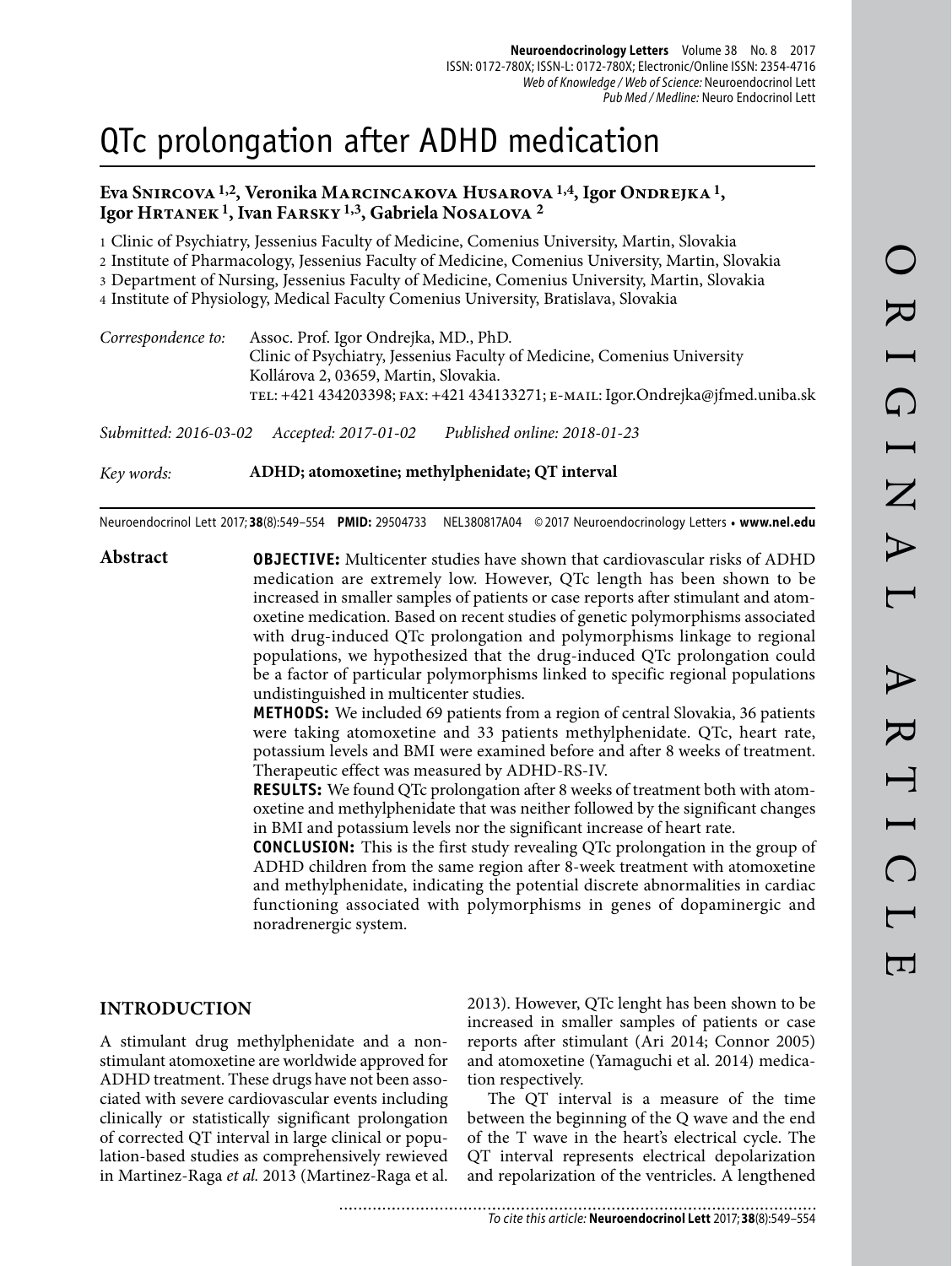QT interval is a marker for the potential of ventricular tachyarrhythmia, such as torsades de pointes, and a risk factor for sudden death (Panicker *et al.* 2014). The QT interval is obviously dependent on the heart rate and may be adjusted to improve the detection of patients at increased risk of ventricular arrhythmia.

Cardiovascular risk is also associated with other factors, such as increasing age, male sex, anthropometric parameters, pro-arrhythmic drugs (e.g. tricyclic antidepressants) and with conditions, such as hypokalaemia, hypothermia, and congenital long QT syndrome (Ptacek *et al.* 2009; Kozar *et al.* 2015; Brat *et al.* 2015). Recent studies repeatedly reported prolongation of the QTc interval with increasing body mass index (BMI) and intra-abdominal fat. Therefore, studies observing changes in QTc intervals should consider levels of potassium and body mass index in relation to the prolongation of QTc intervals (Park 2005; Wojcik *et al.*  2015).

The growing evidence has revealed that the specific polymorphisms contribute to the length of QTc (Aziz *et al.* 2013; Gouas *et al.* 2005; Grandinetti *et al.* 2006; Paavonen *et al.* 2007; Friedlander *et al.* 2005; Bezzina *et al.* 2003; Kauppila *et al.* 2013; Nof *et al.* 2010; Mints *et al.* 2014), moreover a recent study has found the association between a particular polymorphism of gene included in metabolism of risperidone and risperidoneinduced QTc prolongation in patients with schizofrenia (Suzuki *et al.* 2014). As it has been shown in familybased association analyses in an isolated Mongolian and Israeli populations, the heritability component of QTc lenght is 0.31 and 0.33 respectively (Im *et al.* 2009; Friedlander *et al.* 2005). We hypothesized that the druginduced QTc prolongation in ADHD patients medicated by atomoxetine or stimulants could be a factor of a particular polymorphisms that could be linked to a specific regional populations undistinguished in the large multicenter studies. Therefore, we decided to examine the QTc response to atomoxetine and methylphenidate in the small sample of children patients with ADHD from a relatively small region of central Slovakia after 8 weeks of treatment. Body mass index and potassium plasma concentrations were examined to exclude their effects on QTc length after medication.

# **MATERIALS AND METHODS**

# *Subjects*

We recruited 93 patients with the diagnosis of ADHD in the age of 5–16 years. All recruited children were in-patients of the Department of Child and Adolescent Psychiatry, Clinic of Psychiatry, University Hospital in Martin, between January 2011 and June 2014. All patients were of Caucasian origin living in the region of central Slovakia. All patients met diagnostic criteria for attention deficit/hyperactivity disorder – combined type, based on the Diagnostic & Statistical Manual of Mental Disorders DSM-IV-TR (Text Revision). All

patients were diagnosed by two independent child psychiatrists using clinical examination and the ADHD rating scale IV revision (ADHD-RS-IV), which had the supportive diagnostic value. ADHD-RS-IV was used to evaluate the treatment effects prior to and after 8 weeks of treatment. The study was approved by the Ethics Committee of Jessenius Medical Faculty, Comenius University, Martin, Slovak republic. All procedures performed in our study were in accordance with the ethical standards of the institutional and national research committee and with the 1964 Helsinki declaration and its later amendments or comparable ethical standards. All children/patients/guardians were carefully informed about the study protocol and written informed consent was obtained from them to participate in the study prior to examination.

Exclusion criteria were other psychiatric and paediatric diagnoses, a medical history of cardiovascular abnormalities, previous treatment with atomoxetine, methylphenidate or other psychiatric drugs as well as other drugs known to influence the cardiovascular system (heart rhythm, blood pressure, and electrocardiogram), electrolyte abnormalities, weight abnormalities, smoking, a different race, IQ lower than 70 and low degree of ADHD symptoms.

Recruited patients were randomised into two groups. The first group consisted of 48 patients (35 boys, 13 girls) treated with atomoxetine. The second group consisted of 45 patients with ADHD (34 boys, 11 girls) treated with methylphenidate, retard capsules. We followed the generally recommended dosage according to the U.S. Food and Drug Administration (FDA). In children and adolescents weighing up to 70 kg, atomoxetine was initiated at a total daily dose of approximately 0.5 mg/kg and increased after a minimum of 3 days to a target total daily dose of approximately 1.2 mg/kg. Both were administered as a single daily dose in the morning. In children and adolescents weighing over 70 kg, the drug was initiated at a total daily dose of 40 mg and increased after a minimum of 3 days to a target total daily dose of approximately 80 mg. Both were administered as a single daily dose in the morning. Methylphenidate was initiated with 10 mg once a day. Doses were increased weekly of 10 mg according to the clinical symptoms until a maximum of 40 mg/ day in one dose.

During the 8-week period, 24 patients discontinued from the study due to non-compliance to treatment or adverse effects. Sixty-nine patients (54 boys, 15 girls; 11±0.3 years) finished the study and were included into the statistical evaluations. Thirty-six patients (27 boys, 9 girls) aged 5–16 years (10.5±0.5yr) were taking atomoxetine and 33 patients (27 boys, 6 girls) aged 5–16 years (10.6±0.5 yr) were treated with methylphenidate.

# *QTc analysis*

All patients underwent electrocardiography examination before and after 8 weeks of medication. All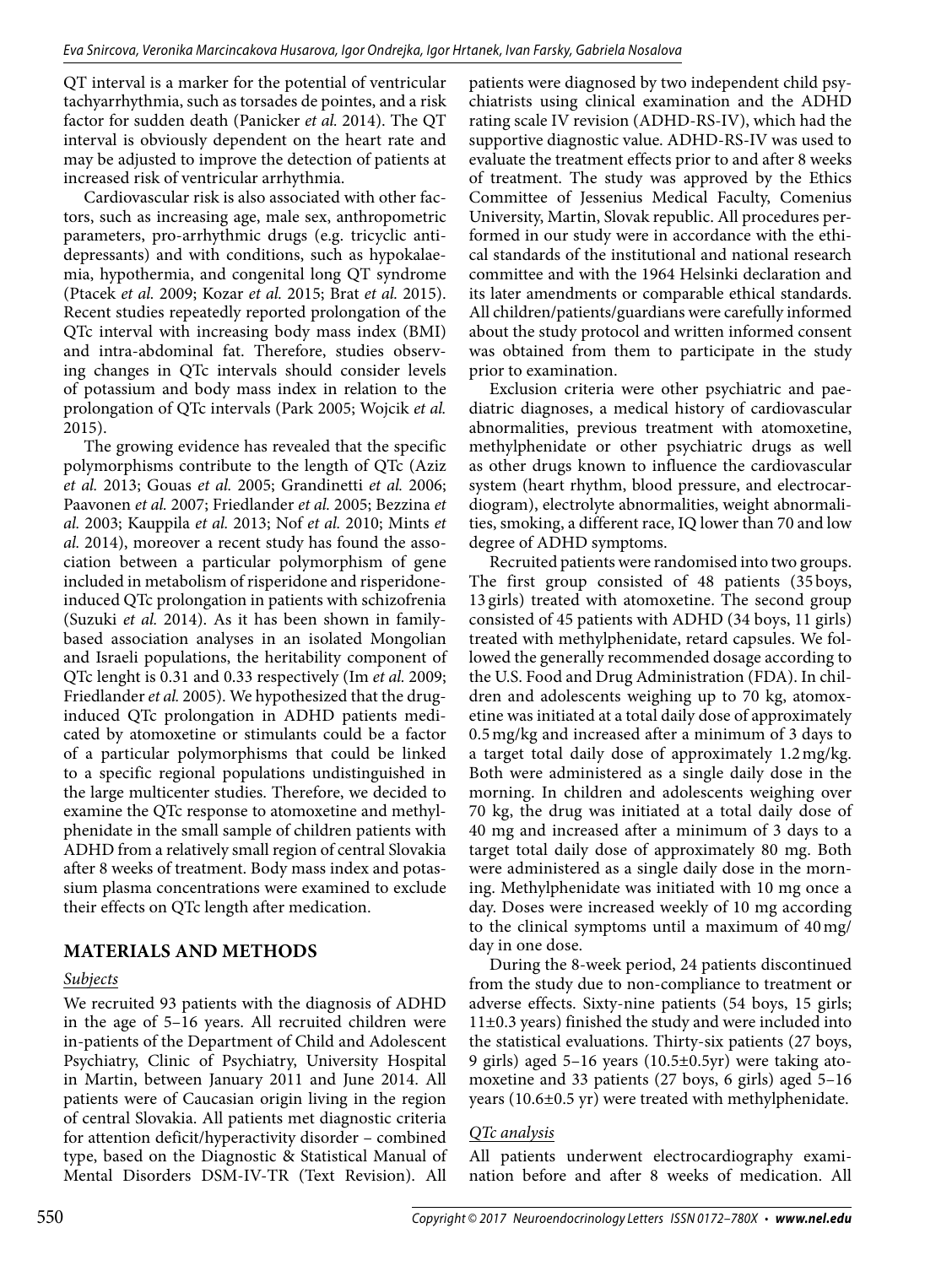QT interval measurements were performed from the 12-lead standard ECG (MAC 1200 ST, ECG Professionals™, United States of America) recorded at a paper speed of 25 mm/s. ECG recordings were blindly analysed in all patients by two independent cardiologists. Heart rate, QT, and corrected QT (QTc) were calculated in four successive complexes for each lead. The QT interval was measured starting from the onset of the QRS complex until the end of the T wave, which is the return of the T wave to the baseline. When T waves were inverted, the end was taken at the point where the trace returned to the T-P baseline, and when U waves were present, the end of the T wave was taken as the nadir between the T and U waves (Barr *et al.* 1994). The QT interval was corrected for heart rate using Bazett's formula (HC 1920).

#### *Potassium analysis*

Blood was taken in the morning in a fasting state and placed in EDTA test-tubes. Potassium analyses were performed before and after 8 weeks of medication by the ion selective electrodes module on an Olympus AU640 analyser (Beckman Coulter Inc., Brea, California, United States of America) in the Biochemical laboratory at the University Hospital in Martin.

#### *Body mass index*

Body weight and height were measured by standard methods before and after 8 weeks of medication. Measurements were calculated according to the formula: BMI = weight  $(kg)/height<sup>2</sup> (m<sup>2</sup>)$ . All values were reviewed with respect to age and gender according to percentile graphs for the Slovak population (Sevcikova L 2004).

## *Statistical analyses*

QTc intervals, heart rate, potassium levels, BMIs and ADHD-RS-IV were statistically analysed by paired t-tests in both treatment groups. QTc length differences between groups prior to and after treatment were analysed by unpaired t-test. Post-hoc Bonferroni correction with adjustment of α was used to compensate the multiple testing effects. The significance level was set at *p<*0.005.

## **RESULTS**

We found the statistically significant prolongation of QTc interval after 8 weeks of medication in both treatment groups (Figures 1 and 2). Heart rate slightly increased in both groups, but this difference was not statistically significant. Neither BMI nor potassium levels significantly differ before and after treatment. We found statistically significant decrease in ADHD-RS-IV score after treatment in both treatment groups (Tables 1 and 2). QTc length did not differ between treatment groups neither prior to nor after medication (*p=*0.676, *p=*0.196).



**Fig. 1.** QTc in miliseconds before and after atomoxetine treatment.



**Fig. 2.** QTc in miliseconds before and after methylphenidate treatment.

## **DISCUSSION**

We found the QTc prolongation after 8 weeks of treatment both with atomoxetine and methylphenidate in children and adolescents with ADHD from central region of Slovakia. The QTc prolongation was neither followed by the changes in BMI and potassium levels nor the significant increase of heart rate. We found very statistically significant decrease in ADHD-RS-IV score after medication in both treatment groups.

The QTc is an indicator of ventricular depolarization and repolarization and prolongation in the QT interval is a risk factor for ventricular arrhythmias(Ari 2014). As concluded in an extensive review of cardiovascular risks during ADHD treatment, the risk for significant increases in QTc after stimulant or atomoxetine medication is extremely low, but caution is advised in patients with personal or family history or other known risk factors for cardiovascular disease (Martinez-Raga *et al.*  2013). However, the majority of the studies included in the review were multicenter with hundreds to thousands of patients, in which several patients with QTc prolongation could be undistinguished in statistical analyses. We propose that the small research of patients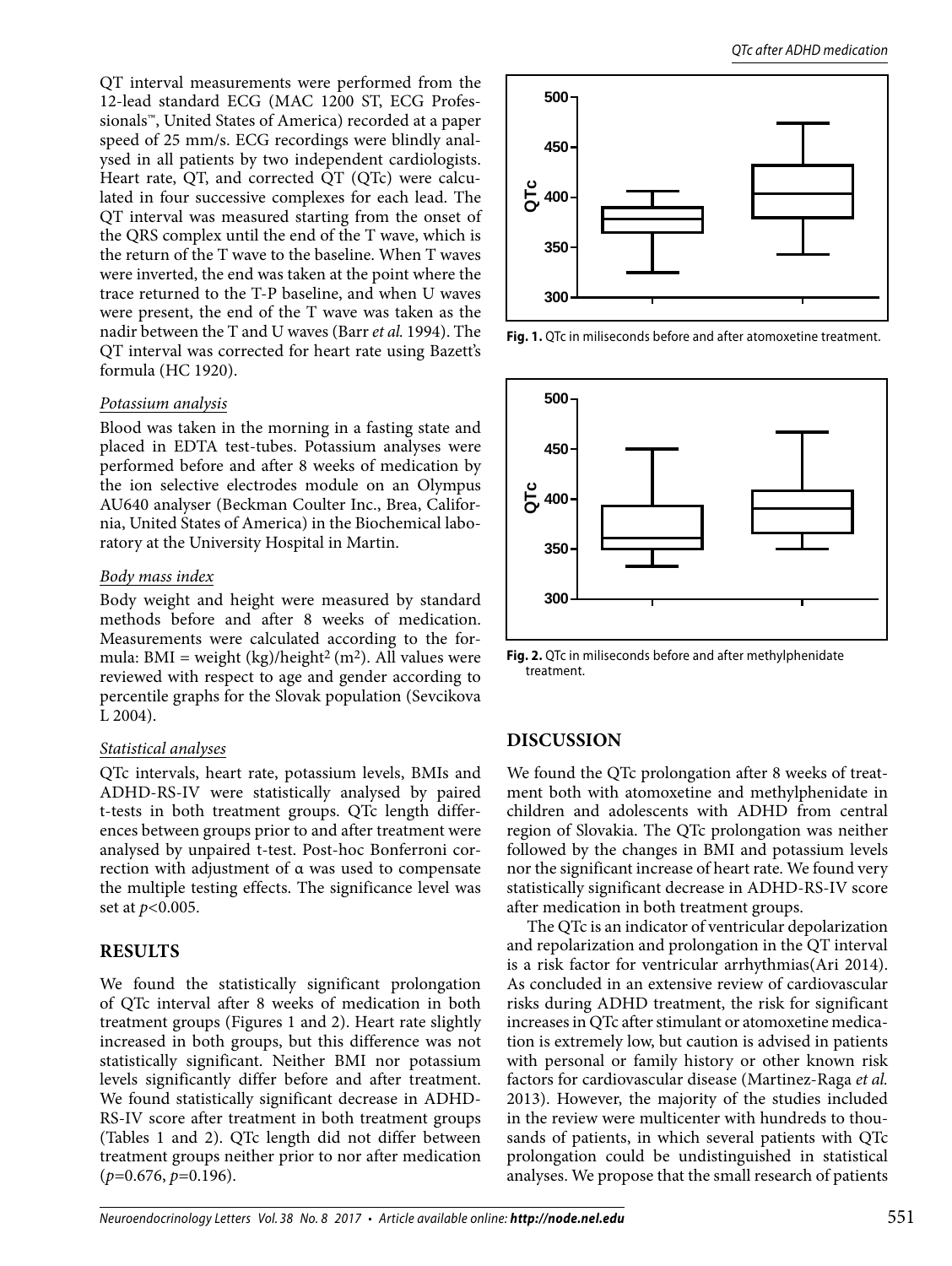**Tab. 1.** Measured parameters in the group treated with atomoxetine before and after treatment.

|                            | <b>Before</b> |           | After  |           |                 |
|----------------------------|---------------|-----------|--------|-----------|-----------------|
|                            | mean          | <b>SD</b> | mean   | <b>SD</b> | <i>p</i> -value |
| QTc (msec)                 | 376           | 21.68     | 406.67 | 36.55     | $0.003*$        |
| HR (bpm)                   | 83.78         | 13.22     | 85.56  | 14.27     | 0.510           |
| $BMl$ (kg/m <sup>2</sup> ) | 16.92         | 12.68     | 15.95  | 12.66     | 0.819           |
| Potassium (mmol/l)         | 4.10          | 0.94      | 4.28   | 0.31      | 0.387           |
| ADHD-RS-IV                 | 39.81         | 9.88      | 20.44  | 11.86     | $<$ 0.0001*     |

QTc interval- corrected QT Interval, HR – heart rate, BMI – body mass index;ADHD-RS-IV – ADHD Rating Scale IV. Version; kg- kilogram; m- meter; bpm- beats per minute; mmol/l- millimol per litre, msec- millisecond; SD – standard deviation; \*statistically significant result

**Tab. 2.** Measured parameters in the group treated with methylphenidate before and after treatment.

|                            | <b>Before</b> |           | After  |           |                 |
|----------------------------|---------------|-----------|--------|-----------|-----------------|
|                            | mean          | <b>SD</b> | mean   | <b>SD</b> | <i>p</i> -value |
| QTc (msec)                 | 367.33        | 30.28     | 391.99 | 28.16     | $0.004*$        |
| HR (bpm)                   | 78.52         | 16.52     | 81.59  | 12.54     | 0.642           |
| $BMl$ (kg/m <sup>2</sup> ) | 19.15         | 3.26      | 19.10  | 3.20      | 0.230           |
| Potassium (mmol/l)         | 4.24          | 0.34      | 4.25   | 0.31      | 0.076           |
| ADHD-RS-IV                 | 33.45         | 11.05     | 22.73  | 9.80      | ${<}0.0001*$    |

QTc interval- corrected QT Interval, HR – heart rate, BMI – body mass index;ADHD-RS-IV – ADHD Rating Scale IV. Version; kg- kilogram; m- meter; bpm- beats per minute; mmol/l- millimol per litre, msec- millisecond; SD – standard deviation; \*statistically significant result

from the same region could reveal what remains unknown in large multicenter studies. Moreover, the genetic risks for drug-induced QTc prolongation after medication are generally unknown till the present days.

To our best knowledge, this is the first study focused on QTc measure while including exclusively patients from the same small area. Based on recent findings of the association between a particular polymorphism of gene included in metabolism of a drug and druginduced QTc prolongation (Suzuki *et al.* 2014) and the knowledge of the particular polymorphism`s regional binding, we hypothesized that the drug-induced QTc prolongation in ADHD patients after medication could be a factor of a particular polymorphisms that could be linked to a specific regional populations. We propose, that the underlying polymorphisms could be included in the genes involved in metabolism, pharmacokinetics or pharmacodynamics of medication. There are some studies supporting this hypothesis. A placebocontrolled study of the atomoxetine`s effects on the QT interval in healthy CYP2D6 poor metabolizers revealed a statistically significant increase in QTc with increasing atomoxetine plasma concentrations (Loghin *et al.*  2013). Furthermore, the findings of the recent studies could explain the genetic mechanisms included in pharmacodynamic actions of atomoxetine and methylphenidate. As atomoxetine has blocked the current of the opened potassium ion channels encoded by hERG gene (Scherer *et al.* 2009) and the polymorphism within hERG gene has been associated with the susceptibility to drug-induced QT-prolongation (Bezzina *et al.* 2003), the QTc prolongation after atomoxetine medication could appear only in people having this polymorphism. Atomoxetine could affect QT interval also through its adrenergic effects (Paclt *et al.* 2005), as beta1-adrenergic receptor polymorphisms have been associated with the risk of symptoms in type 1 of long QT syndrome (Paavonen *et al.* 2007). A pharmacogenetic study of ADHD children has revealed that children possessing the 7-repeat allele of the dopamine D4 receptor gene require higher doses of methylphenidate for symptoms` management (Hamarman *et al.* 2004), that could hypothetically lead to more extensive sympathomimetic effects. However, contrary to atomoxetine (Sawant & Daviss 2004), methylphenidate overdose in study of adults (Hill *et al.* 2010) or adolescent case reports (Klampfl *et al.* 2010; Ozdemir *et al.* 2010) has not lead to QTc prolongation. Thus, it is not probable that the polymorphism of DRD4 gene alone could result in QTc increase after methylphenidate overdose. However, higher doses of methylphenidate in people possessing the two of the above mentioned polymorphisms in DRD4 gene (Hamarman *et al.* 2004) and beta1-adrenergic receptor gene (Paavonen *et al.* 2007) could have potential fatal consequences.

As we did not evaluate any of the above mentioned polymorphisms, the reason of the significant QTc prologation in children with ADHD from Slovakia remains in question. Further studies evaluating the associations of medication-induced QTc prolongation with the polymorphisms in candidate genes are necessary to assess the potential genetic risks.

We found the significant decrease of the total score of ADHD-RS-IV, thus patients in our study were predominantly good responders to treatment. The majority of the patients who were non-responders to medication did not have the good compliance to treatment and droped from the study. Recent studies have shown that responsivity to methylphenidate is associated with polymorphisms in genes of brain-derived neurotrophic factor (Kim *et al.* 2011), carboxylesterase 1 (Nemoda *et al.* 2009) and dopamine transporter (Contini *et al.* 2013). Response to atomoxetine is connected with polymorphisms in adrenergic neurotransmitter system transporter and receptor genes (Yang *et al.* 2013) and noradrenergic transporter gene (Ramoz *et al.* 2009). As the QTc lenght after medication could be associated with polymorphisms in genes for dopamine receptor (Hamarman *et al.* 2004) and beta1-adrenergic receptor (Paavonen *et al.* 2007), future studies should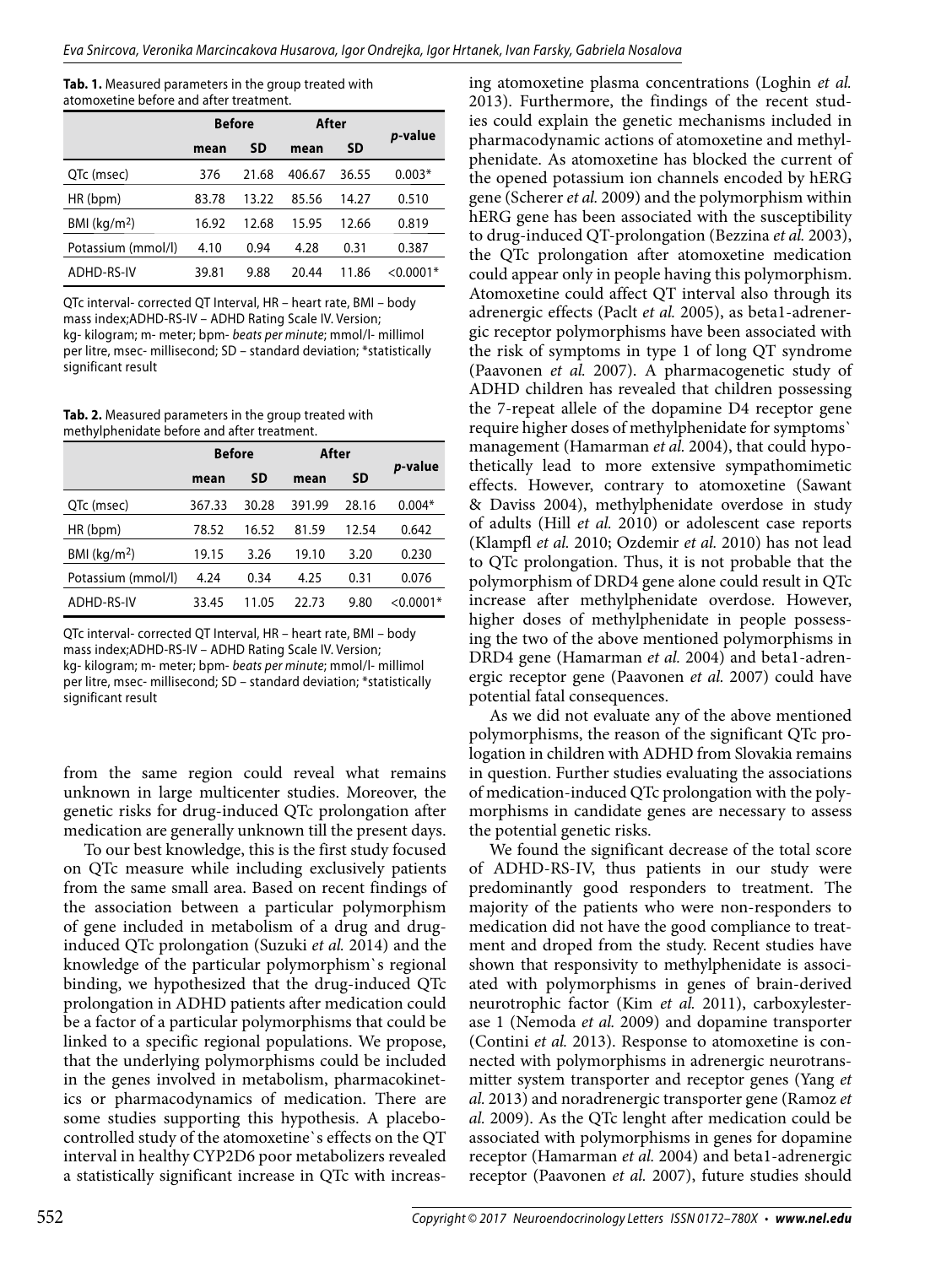evaluate the potential risks of medication-induced QTc prolongation connected to gene-associated responsivity to treatment.

In spite of the fact that we revealed the statistically significant increase of QTc interval in our group of patients with ADHD, any of the patients did not exceed the physiological limit of QTc. The clinical relevance of our results could be prominent in interactions with other drugs affecting QTc lenght, and somatic factors such as dehydratation and mineral dysbalancies. In these situations the QTc could be prolonged at the pathological levels and could increase the risk of arrhytmias.

This is the first study evaluating the medicationinduced QTc prolongation in the regionally-linked small group of children with ADHD. We revealed that the QTc intervals were prolonged in the group of ADHD patients from small region of central Slovakia after 8-week treatment both with atomoxetine and methylphenidate. Our results indicate the potential discrete abnormalities in cardiac functioning associated with polymorphisms in genes of dopaminergic and noradrenergic system. Research of genetic polymorphisms associated with QTc susceptibility to medication-induced prolongation is needed.

# **ACKNOWLEDGMENTS**

This study was supported by grant VEGA 1/0044/18.

*Disclosure: All authors declare that there are no conflicts of interest.*

## REFERENCES

- 1 Ari II, Filiz E, Abdullah K, Sancar E, Esra G, Onder O, Gulser Sd, Zeynep G (2014). Assessment of Cardiovascular Risks due to Methylphenidate in Six Months of Treatment in Children with Attention Deficit and Hyperactivity Disorder. Klin Psikofarmakol B. **24**: 248–252.
- 2 Aziz PF, Wieand TS, Ganley J, Henderson J, Mcbride M and Shah MJ (2013). Do LQTS gene single nucleotide polymorphisms alter QTc intervals at rest and during exercise stress testing? Ann Noninvasive Electrocardiol. **18**: 288–293.
- 3 Barr CS, Naas A, Freeman M, Lang CC and Struthers AD (1994). QT dispersion and sudden unexpected death in chronic heart failure. Lancet. **343**: 327–329.
- 4 Bezzina CR, Verkerk AO, Busjahn A, Jeron A, Erdmann J, Koopmann TT et al. (2003). A common polymorphism in KCNH2 (HERG) hastens cardiac repolarization. Cardiovasc Res. **59**: 27–36.
- 5 Brat K, Homolka P, Cornélissen G, Merta Z, Homolka M, Rihacek I and Ševčík P (2015). Chronobiological changes in arterial blood pressure in participants of the 5th and 6th Czech Antarctic Scientific Expeditions. Neuroendocrinol Lett. **36**: 80–83.
- 6 Connor S (2005). Short-term cardiovascular effects of mixed amphetamine salts extended release in children and adolescents with oppositional defiant disorder. CNS Spectr. **10**: 31–38.
- 7 Contini V, Rovaris DL, Victor MM, Grevet EH, Rohde LA and Bau CH (2013). Pharmacogenetics of response to methylphenidate in adult patients with Attention-Deficit/Hyperactivity Disorder (ADHD): a systematic review. Eur Neuropsychopharmacol. **23**: 555–560.
- 8 Friedlander Y, Vatta M, Sotoodehnia N, Sinnreich R, Li H, Manor O et al. (2005). Possible association of the human KCNE1 (minK) gene and QT interval in healthy subjects: evidence from association and linkage analyses in Israeli families. Ann Hum Genet. **69**: 645–656.
- 9 Gouas L, Nicaud V, Berthet M, Forhan A, Tiret L, Balkau B et al. (2005). Association of KCNQ1, KCNE1, KCNH2 and SCN5A polymorphisms with QTc interval length in a healthy population. Eur J Hum Genet. **13**: 1213–1222.
- 10 Grandinetti A, Seifried SE, Chow DC, Theriault AG, Mor JM, Schatz IJ et al. (2006). Association between angiotensin-converting enzyme gene polymorphisms and QT duration in a multiethnic population in Hawaii. Auton Neurosci. **130**: 51–56.
- 11 Hamarman S, Fossella J, Ulger C, Brimacombe M and Dermody J (2004). Dopamine receptor 4 (DRD4) 7-repeat allele predicts methylphenidate dose response in children with attention deficit hyperactivity disorder: a pharmacogenetic study. J Child Adolesc Psychopharmacol. **14**: 564–574.
- 12 Hc B (1920). An analysis of the time relations of electrocardiograms. Heart. **7**: 353.
- 13 Hill SL, El-Khayat RH, Sandilands EA and Thomas SH (2010). Electrocardiographic effects of methylphenidate overdose. Clin Toxicol (Phila). **48**: 342–346.
- 14 Im SW, Lee MK, Lee HJ, Oh SI, Kim HL, Sung J et al. (2009). Analysis of genetic and non-genetic factors that affect the QTc interval in a Mongolian population: the GENDISCAN study. Exp Mol Med. **41**: 841–848.
- 15 Kauppila E, Vanninen E, Kaurijoki S, Karhunen L, Pietilainen KH, Rissanen A et al. (2013). Influence of serotonin transporter gene polymorphism (5-HTTLPR polymorphism) on the relation between brain 5-HT transporter binding and heart rate corrected cardiac repolarization interval. PLoS One. **8**: e50303.
- 16 Kim BN, Cummins TD, Kim JW, Bellgrove MA, Hong SB, Song SH et al. (2011). Val/Val genotype of brain-derived neurotrophic factor (BDNF) Val(6)(6)Met polymorphism is associated with a better response to OROS-MPH in Korean ADHD children. Int J Neuropsychopharmacol. **14**: 1399–1410.
- 17 Klampfl K, Quattlander A, Burger R, Pfuhlmann B, Warnke A and Gerlach M (2010). Case report: intoxication with high dose of long-acting methylphenidate (Concerta((R))) in a suicidal 14-year-old girl. Atten Defic Hyperact Disord. **2**: 221–224.
- 18 Kozar M, Javorka K, Javorka M, Matasova K and Zibolen M (2015). Changes of cardiovascular regulation during rewarming in newborns undergoing whole-body hypothermia. Neuroendocrinol Lett. **36**: 434–438.
- 19 Loghin C, Haber H, Beasley CM, Jr., Kothare PA, Kauffman L, April J et al. (2013). Effects of atomoxetine on the QT interval in healthy CYP2D6 poor metabolizers. Br J Clin Pharmacol. **75**: 538–549.
- 20 Martinez-Raga J, Knecht C, Szerman N and Martinez MI (2013). Risk of serious cardiovascular problems with medications for attention-deficit hyperactivity disorder. CNS Drugs. **27**: 15–30.
- 21 Mints Y, Zipunnikov V, Khurram I, Calkins H and Nazarian S (2014). Single nucleotide polymorphisms in proximity to K-channel genes are associated with decreased longitudinal QTc variance. Ann Noninvasive Electrocardiol. **19**: 63–69.
- 22 Nemoda Z, Angyal N, Tarnok Z, Gadoros J and Sasvari-Szekely M (2009). Carboxylesterase 1 gene polymorphism and methylphenidate response in ADHD. Neuropharmacology. **57**: 731–733.
- 23 Nof E, Cordeiro JM, Perez GJ, Scornik FS, Calloe K, Love B et al. (2010). A common single nucleotide polymorphism can exacerbate long-QT type 2 syndrome leading to sudden infant death. Circ Cardiovasc Genet. **3**: 199–206.
- 24 Ozdemir E, Karaman MG, Yurteri N and Erdogan A (2010). A case of suicide attempt with long-acting methylphenidate (Concerta). Atten Defic Hyperact Disord. **2**: 103–105.
- 25 Paavonen KJ, Swan H, Piippo K, Laitinen P, Fodstad H, Sarna S et al. (2007). Beta1-adrenergic receptor polymorphisms, QTc interval and occurrence of symptoms in type 1 of long QT syndrome. Int J Cardiol. **118**: 197–202.
- 26 Paclt I, Koudelova J, Krepelova A, Uhlikova P, Gazdikova M and Bauer P (2005). Biochemical markers and genetic research of ADHD. Neuro Endocrinol Lett. **26**: 423–430.